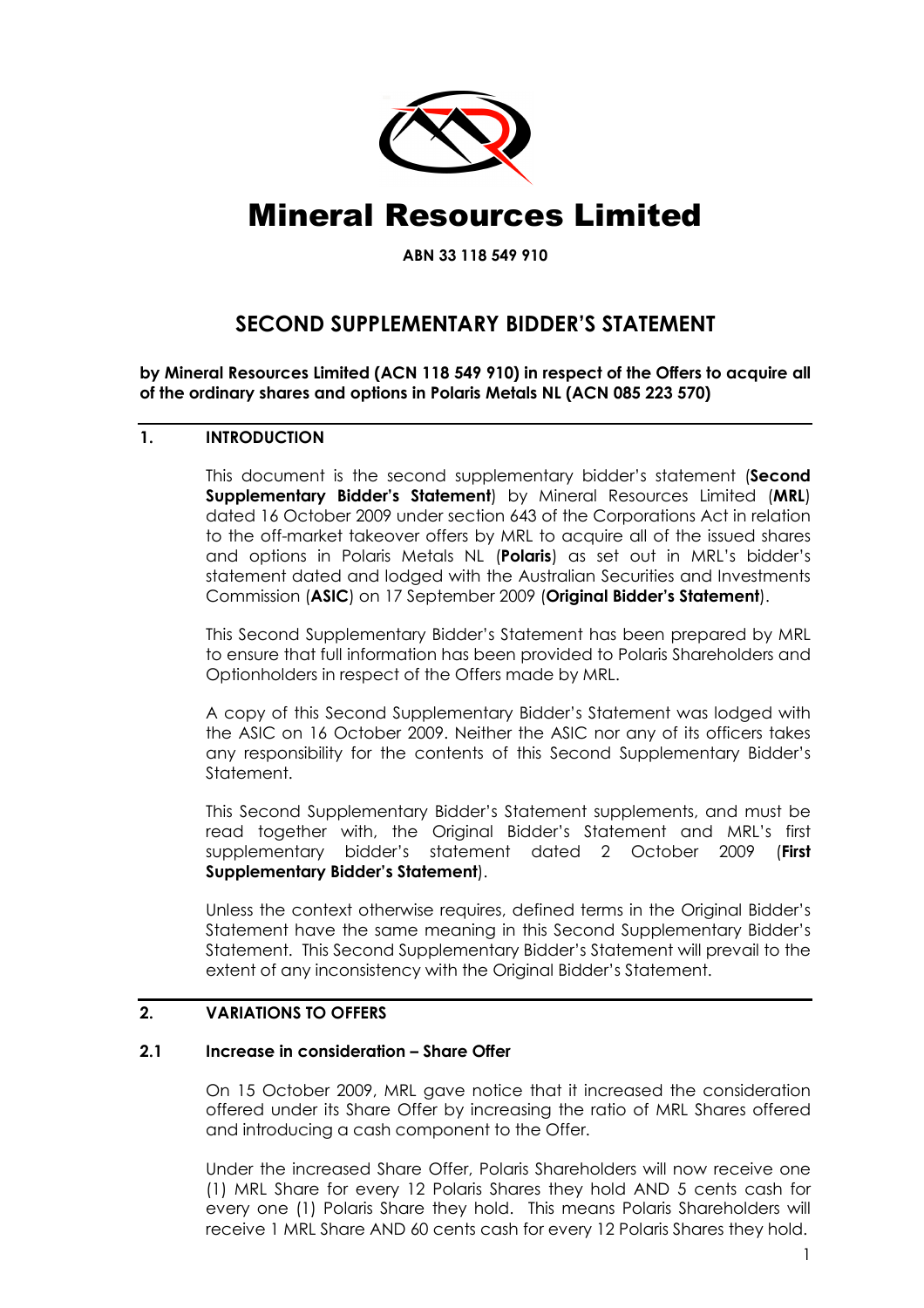The increased offer values your Polaris Shares at **65.33 cents per share**<sup>1</sup>.

MRL's increased Share Offer represents **a premium of 118%** to the 30 cents closing price of Polaris Shares on 14 August 2009 (the trading day prior to announcement of the Share Offer)2.

As demonstrated below, the increased offer also represents a substantial premium to the trading prices of Polaris Shares across a wide range of other time periods prior to the announcement of MRL's Offer (Announcement Date).

The underlying value of the revised Share Offer provides Polaris Shareholders with substantial premiums on the Polaris Share Price<sup>3</sup>:

- (a) a 146% **premium** over the 1 month volume weighted average closing price for Polaris Shares (using the closing Polaris Share price on 14th August 2009, the last day Polaris Shares were traded before the Announcement Date); and
- (b)  $\alpha$  165% **premium** over the 3 month volume weighted average closing price for Polaris Shares (using the closing Polaris Share price on 14th August 2009, the last day Polaris Shares were traded before the Announcement Date).

In accordance with Section 650B(2) of the Corporations Act, Polaris Shareholders who have already accepted the Share Offer will be entitled to receive the increased consideration offered under the revised Share Offer.

#### 2.2 Share Offer freed of 50.1% Minimum Acceptance Condition

On 15 October 2009, MRL gave notice that it had declared the Share Offer and any takeover contract arising from acceptance of the Share Offer free from the condition set out in Section 1.10(a)(i) of Annexure A of the Original Bidder's Statement (the 50.1% Minimum Acceptance Condition).

On 15 October 2009 (in an announcement dated 14 October 2009), MRL also announced to ASX that upon achieving acceptances of 50.1% under the Share Offer, MRL intends to free the Share Offer and Option Offer from all remaining conditions.

#### 2.3 Extension of Share Offer Period and Option Offer Period

 $\overline{a}$ 

MRL's Offers were due to close at 5.00pm (WST/Perth time) on 26 October 2009.

On 15 October 2009, MRL gave notice that it had extended the period of its Offers by two weeks so that the Offers will now close at 5.00pm (WST/Perth time) on 9 November 2009 (unless further extended or withdrawn).

<sup>&</sup>lt;sup>1</sup>, <sup>2</sup>, <sup>3</sup> Based on the closing price of MRL Shares on ASX of \$7.24 on 14 October 2009, the trading day prior to announcement of the increase.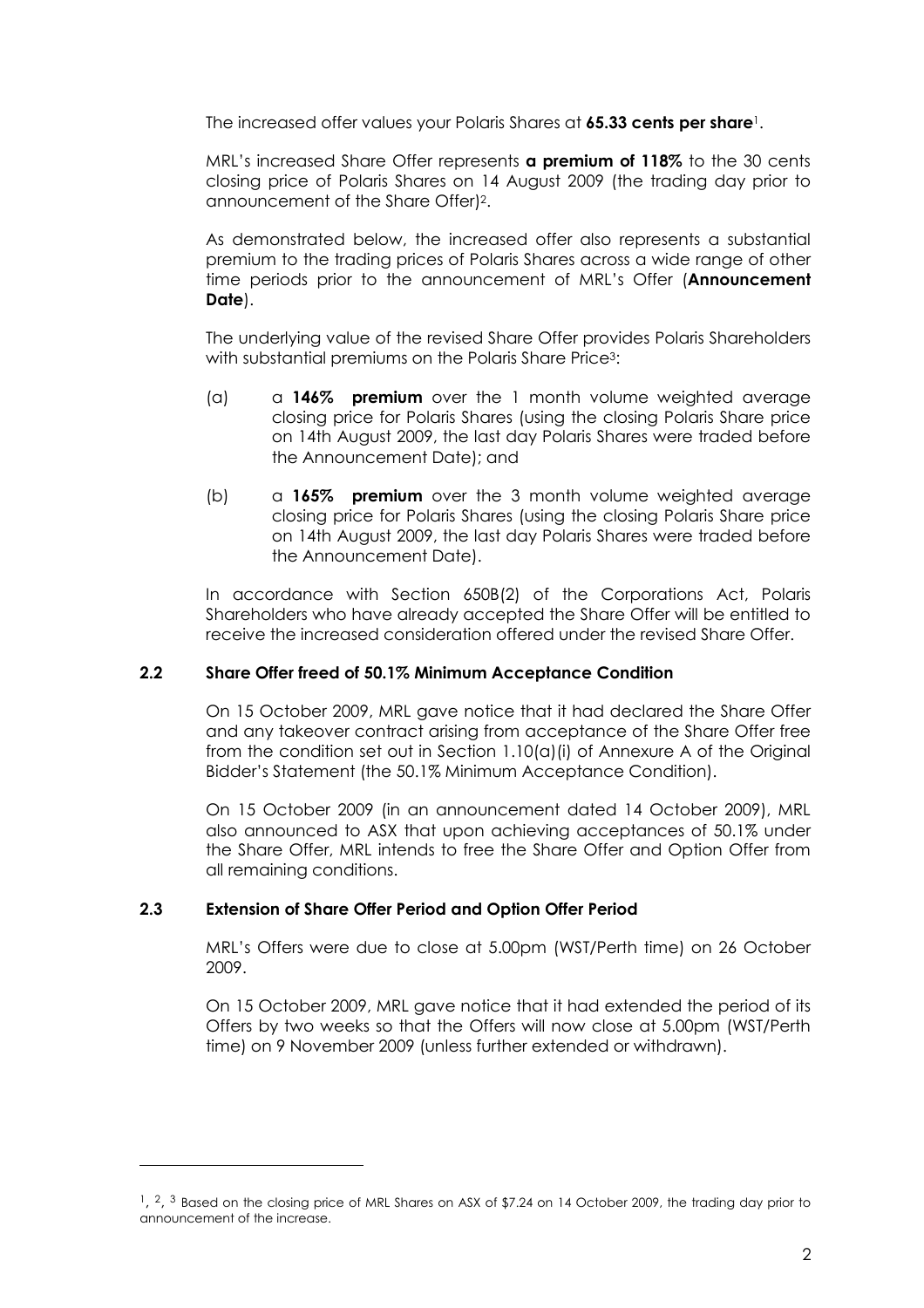#### 3. POLARIS BOARD RECOMMENDATION

As announced by Polaris to ASX on 15 October 2009 (Polaris 15 October Announcement), in response to the matters set out in Section 2 of this Second Supplementary Bidder's Statement, the Polaris Board has stated that it considers that MRL's revised Share Offer is **superior** to the offer proposed to be made by Lion-Asia Resources Pte. Ltd., on the terms announced to ASX on 6 October 2009 (Lion-Asia Offer).

For the reasons set out in the Polaris 15 October Announcement, the Polaris Board stated that it has determined to reject the current Lion-Asia Offer and continues to recommend that Polaris shareholders accept the improved MRL Share Offer, in the absence of a superior proposal.

# 4. SOURCE OF FUNDS FOR CASH COMPONENT OF SHARE OFFER

If MRL was to receive 100% acceptances for the Share Offer (including if all existing Polaris Options were exercised), it would be required to pay approximately \$10.67 million cash in Share Offer consideration.

MRL will satisfy the cash consideration component that will be required for the acquisition of the Polaris Shares under the Share Offer utilising its existing cash resources.

MRL is of the opinion that it has a reasonable basis for forming the view, and it holds the view, that it will be able to pay the cash component of the consideration required for the acquisition of the Polaris Shares pursuant to the Share Offer.

# 5. CHANGES TO CAPITAL

As a result of the revised Share Offer consideration, MRL has updated the disclosure set out in Section 4.8 of the Original Bidder's Statement regarding the capital structure of MRL assuming completion of the revised Share Offer. Except as otherwise described below, the assumptions set out in section 4.8 of the Original Bidder's Statement continue to apply.

| <b>MRL Shares</b>             | <b>Number Assuming</b><br>50.1% Acceptance | <b>Number Assuming</b><br>100% Acceptance |
|-------------------------------|--------------------------------------------|-------------------------------------------|
| MRL Shares on issue           | 126, 112, 776                              | 126, 112, 776                             |
| <b>Takeover Consideration</b> | 7,368,550                                  | 14,707,685                                |
| <b>TOTAL</b>                  | 133,481,326                                | 140,820,461                               |

If 100% of Polaris Shareholders as at the date of this Second Supplementary Bidder's Statement accept the Share Offer, Polaris Shareholders will become entitled to 10.44% of the issued Share capital of MRL, on an undiluted basis.

Notes:

Since the date of the Original Bidder's Statement, MRL has issued 110,000 MRL Shares as a result of the exercise of MRL employee share options.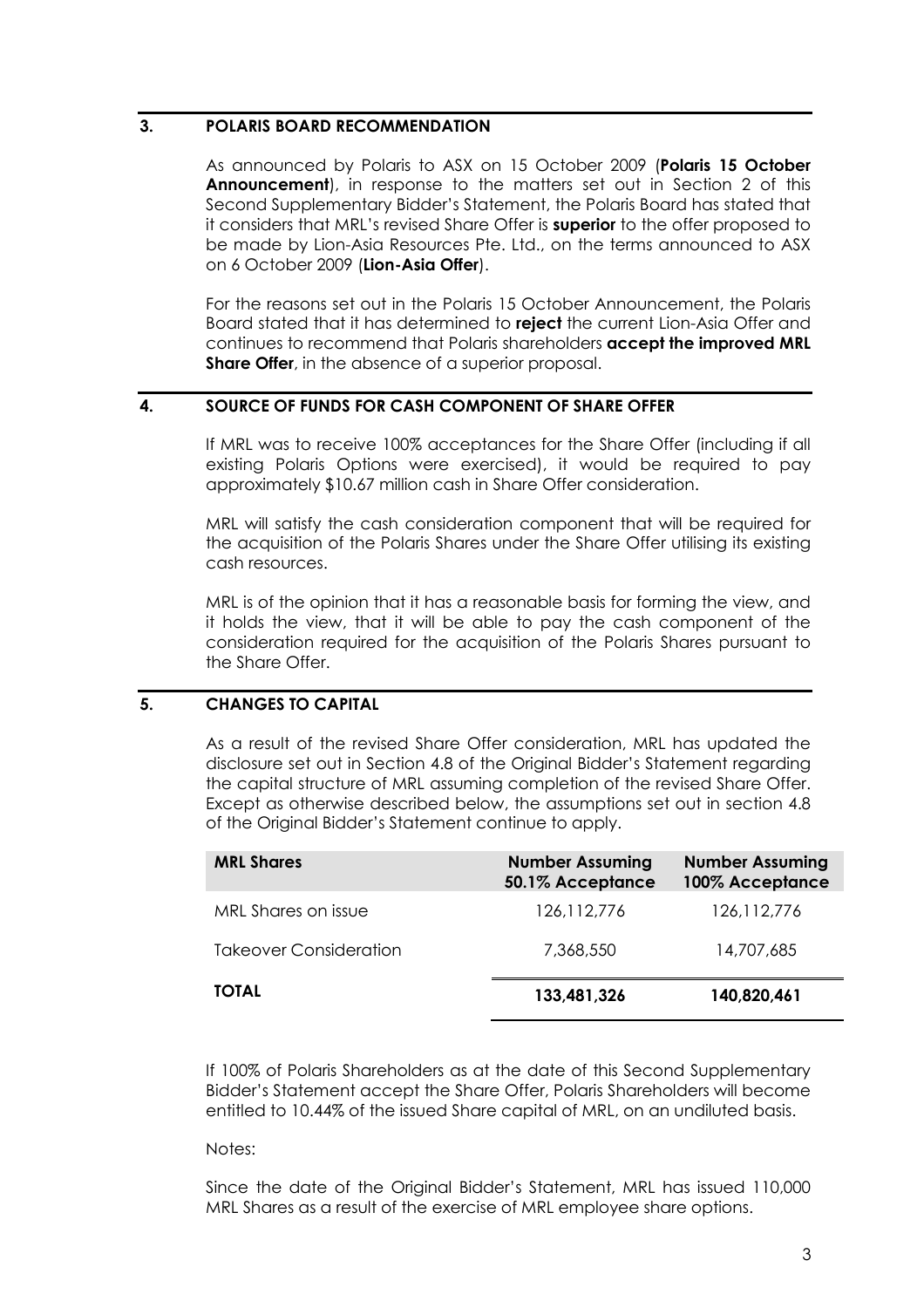Since the date of the Original Bidder's Statement, Polaris has issued 700,000 Polaris Shares as a result of the exercise of Polaris Options.

#### 6. FINANCIAL INFORMATION

Since the date of the Original Bidder's Statement the following additional matters have occurred:

- (a) MRL's share price has improved from the level at the time of the Original Bidders Statement of \$4.71 per share. The closing price on 14 October 2009 was \$7.24 per share;
- (b) Polaris' share price has improved from the level at the time of the Original Bidders Statement of \$0.30 per share. The closing price on 14 October 2009 was \$0.625 per share;
- (c) MRL has on 15 October 2009 increased its Share Offer consideration (as described in Section 2 above); and
- (d) Polaris has released its audited 30 June 2009 financial statements.

As a result of the above changes, MRL has updated the pro forma balance set out in Section 7.1 of the Original Bidder's Statement, and sets out in Annexure A its revised pro forma balance sheet and assumptions (Section 7.2 of the Original Bidder's Statement).

## 7. AUSTRALIAN TAX CONSIDERATIONS

Section 8.1 of the Original Bidder's Statement sets out some Australian taxation consequences for Polaris Shareholders, notably regarding the availability of scrip for scrip capital gains tax rollover relief.

As a result of the introduction of the cash component of the consideration for the Share Offer, if in fact scrip for scrip rollover relief becomes available for a Polaris Shareholder, the cash component will be treated as "ineligible proceeds". Scrip for scrip rollover relief will not be available for that portion of the consideration to which the cash component is attributable. The capital gain will be calculated based on the cash consideration less the cost base of Polaris Shares attributable to the cash component. A Polaris Shareholder may be entitled to a capital gains tax discount if the shares are held for more than 12 months – please refer to Section 8.1 of the Original Bidder's Statement.

MRL reiterates that given the complexity of the taxation legislation, Polaris Shareholders should seek independent taxation advice regarding the tax consequences of disposing of Polaris Shares given the particular circumstances which apply to them.

#### 8. POLARIS DIRECTORS HAVE ACCEPTED THE OFFERS

As announced to ASX on 6 October 2009, each of the directors of Polaris has accepted the Offers by MRL in respect of all of the Polaris Shares and Polaris Options which they hold or control.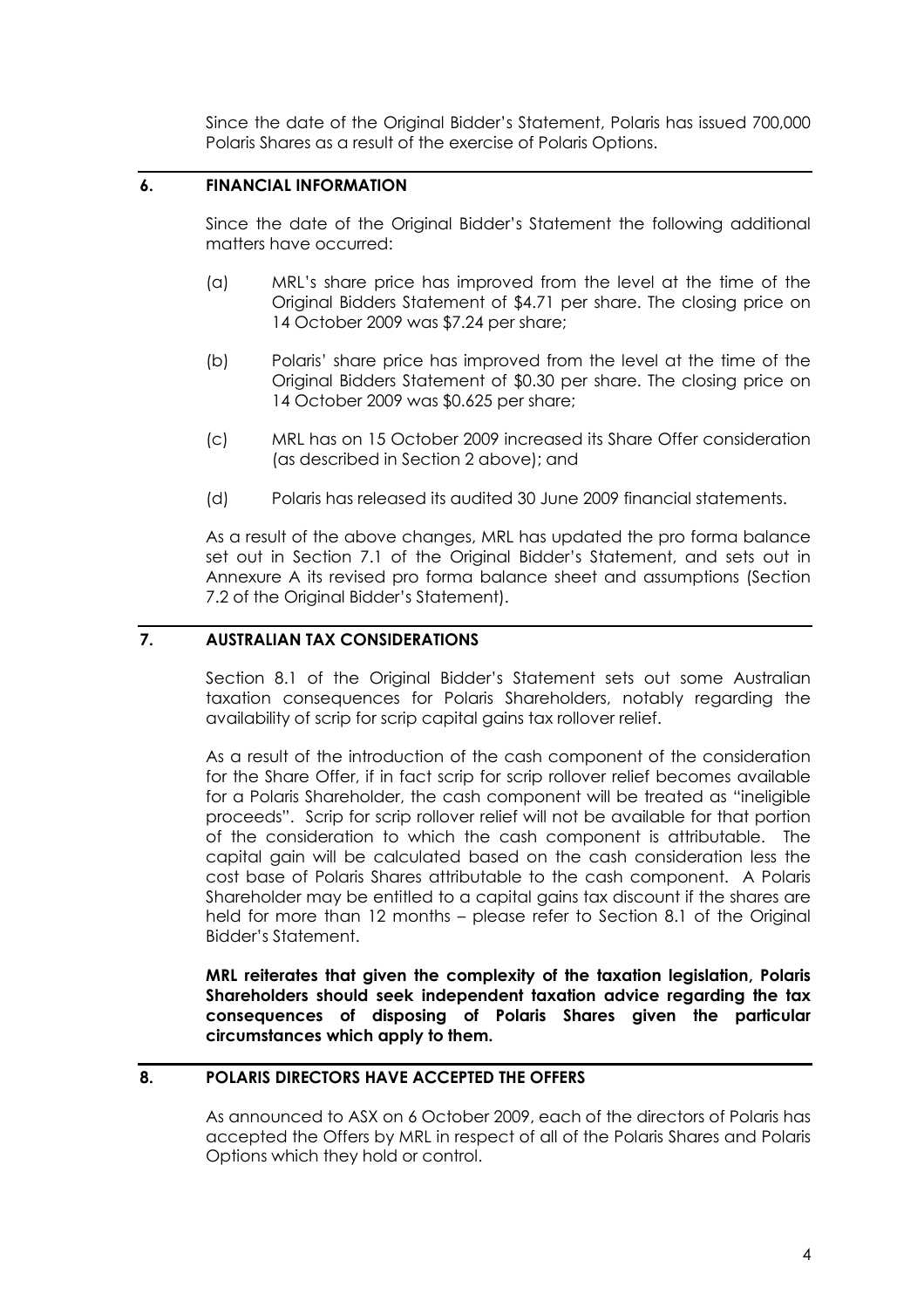#### 9. AGREEMENT WITH HANCOCK PROSPECTING PTY LTD – NICHOLAS DOWNS MANGANESE OPERATION

As announced to ASX on 12 October 2009, MRL has reached agreement with Hancock Prospecting Pty Ltd (HPPL) for the commencement of operations at the Nicholas Downs manganese operation from March 2010. The timetable will see MRL mobilize processing plant and equipment to HPPL's Nicholas Downs site in January 2010.

#### 10. CONCLUSION

MRL encourages you to consider all information that has either been sent to you or is included in this Second Supplementary Bidder's Statement, and to ACCEPT MRL's Offers.

On successful completion of the Offer both sets of shareholders will be able to jointly participate in the development of Mineral Resources, a company with a strong reputation, balance sheet, and track record of sustained success across its substantial and profitable portfolio of diverse contracting and commodity processing operations.

Polaris shareholders, in accepting the MRL improved Offer, will retain their exposure to Polaris' assets, gain exposure to Mineral Resources' substantial portfolio of diverse mining services, iron ore and manganese operations. Further, they will enjoy the future benefits associated with the Mineral Resources' shareholder dividend policy, which currently provides that a minimum 50% of profits will be distributed to Mineral Resources' shareholders by way of dividends.

If you have any queries about the Offers or require assistance with your acceptance, please contact your financial advisor or call the offer information line on 1800 253 782 (callers within Australia) or +61 3 9415 4285 (callers outside Australia).

#### 11. APPROVAL OF THE SECOND SUPPLEMENTARY BIDDER'S STATEMENT

This Second Supplementary Bidder's Statement is dated 16 October 2009 and was approved pursuant to a unanimous resolution passed at a meeting of the directors of MRL.

Signed for and on behalf of

#### Mineral Resources Limited

Then

Mr Bruce Goulds Company Secretary

\_\_\_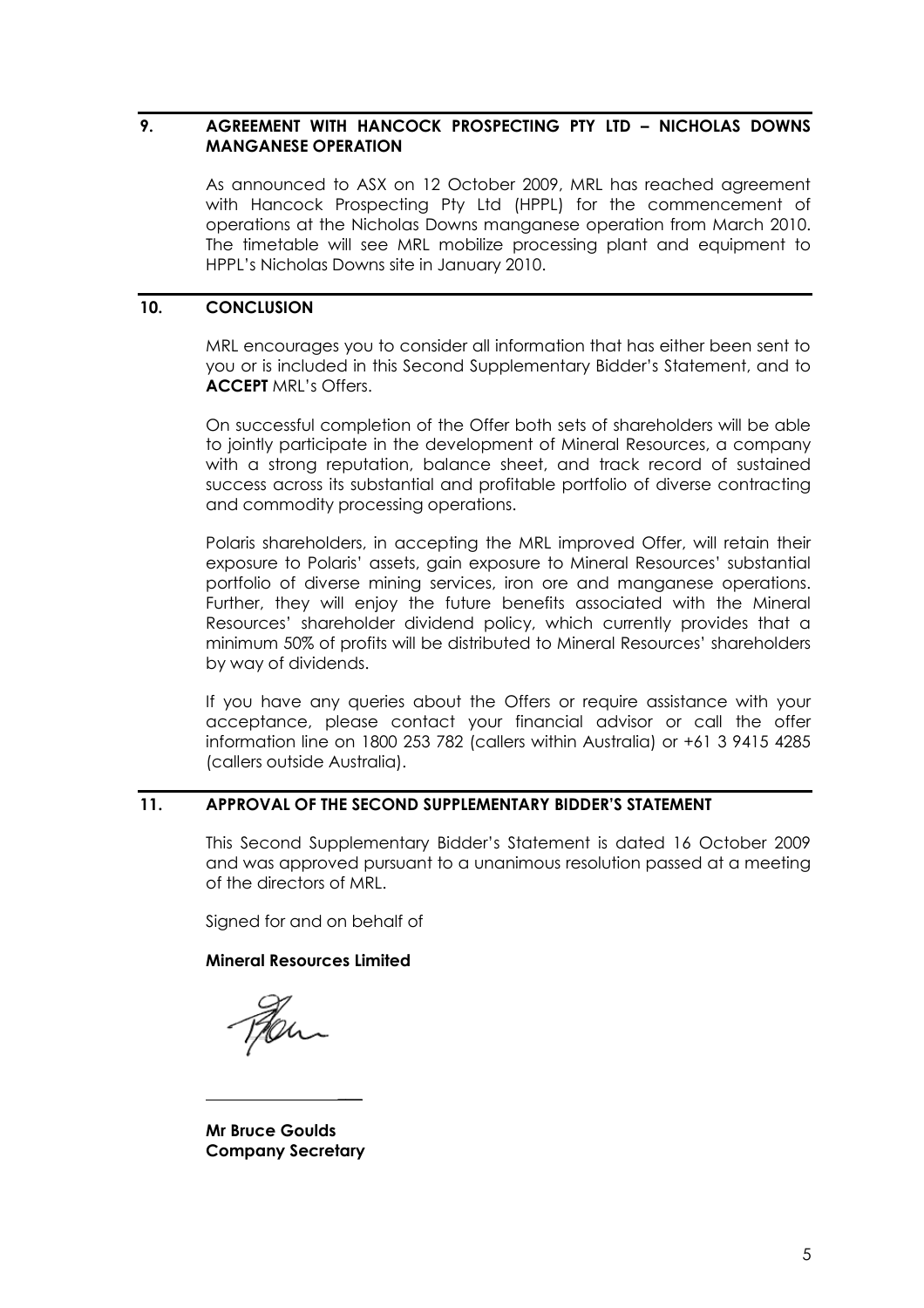# ANNEXURE A - FINANCIAL INFORMATION

|                                                  | <b>Mineral</b><br><b>Resources</b><br>Audited<br><b>Balance Sheet</b><br>at 30 Jun 09 | <b>Polaris Metals</b><br><b>Audited</b><br><b>Balance Sheet</b><br>at 30 Jun 09 | Consolidation<br><b>Entries</b> | Proforma<br>Consolidated<br><b>Balance Sheet</b><br>of the Merged<br>Entity at 30 Jun<br>09 |
|--------------------------------------------------|---------------------------------------------------------------------------------------|---------------------------------------------------------------------------------|---------------------------------|---------------------------------------------------------------------------------------------|
|                                                  | \$'000                                                                                | \$'000                                                                          | \$'000                          | \$'000                                                                                      |
| <b>Current assets</b>                            |                                                                                       |                                                                                 |                                 |                                                                                             |
| Cash and cash equivalents                        | 54,880                                                                                | 4,209                                                                           | (13,616)                        | 45,473                                                                                      |
| Trade and other receivables                      | 36,777                                                                                | 411                                                                             |                                 | 37,188                                                                                      |
| Inventories                                      | 16,320                                                                                |                                                                                 |                                 | 16,320                                                                                      |
| Other financial assets                           | 188                                                                                   |                                                                                 |                                 | 188                                                                                         |
| Other                                            | 659                                                                                   |                                                                                 |                                 | 659                                                                                         |
| Total current assets                             | 108,824                                                                               | 4,620                                                                           | (13, 616)                       | 99,828                                                                                      |
| Non current assets                               |                                                                                       |                                                                                 |                                 |                                                                                             |
| Trade and other receivables                      | 7                                                                                     |                                                                                 |                                 | 7                                                                                           |
| Available for sale financial<br>assets           | 2,405                                                                                 | 2,762                                                                           |                                 | 5,167                                                                                       |
| Investments accounted<br>using the equity method | 189                                                                                   |                                                                                 |                                 | 189                                                                                         |
| Other financial assets                           |                                                                                       | 241                                                                             |                                 | 241                                                                                         |
| Plant and equipment                              | 157,033                                                                               | 425                                                                             |                                 | 157,458                                                                                     |
| Exploration and evaluation<br>assets             |                                                                                       | 23,498                                                                          |                                 | 23,498                                                                                      |
| Goodwill                                         | 10,235                                                                                |                                                                                 | 92,737                          | 102,972                                                                                     |
| Other intangible assets                          |                                                                                       | 26                                                                              |                                 | 26                                                                                          |
| Deferred tax assets                              | 10,127                                                                                |                                                                                 |                                 | 10,127                                                                                      |
| Total non current assets                         | 179,996                                                                               | 26,952                                                                          | 92,737                          | 299,685                                                                                     |
| Total assets                                     | 288,820                                                                               | 31,572                                                                          | 79,121                          | 399,513                                                                                     |
| <b>Current liabilities</b>                       |                                                                                       |                                                                                 |                                 |                                                                                             |
| Trade and other payables                         | 40,494                                                                                | 754                                                                             |                                 | 41,248                                                                                      |
| Financial lease liabilities                      | 9,829                                                                                 |                                                                                 |                                 | 9,829                                                                                       |
| Income tax payable                               | 5,000                                                                                 |                                                                                 |                                 | 5,000                                                                                       |
| Provisions                                       | 4,439                                                                                 | 119                                                                             |                                 | 4,558                                                                                       |
| <b>Total current liabilities</b>                 | 59,762                                                                                | 873                                                                             | $\mathbf 0$                     | 60,635                                                                                      |
| Non current liabilities                          |                                                                                       |                                                                                 |                                 |                                                                                             |
| Trade and other payables                         | 13                                                                                    |                                                                                 |                                 | 13                                                                                          |
| Financial lease liabilities                      | 11,692                                                                                |                                                                                 |                                 | 11,692                                                                                      |
| Secured Loans                                    | 45,000                                                                                |                                                                                 |                                 | 45,000                                                                                      |
| Provisions                                       | 12,698                                                                                |                                                                                 |                                 | 12,698                                                                                      |
| Deferred tax liabilities                         | 14,890                                                                                |                                                                                 |                                 | 14,890                                                                                      |
| Total non current liabilities                    | 84,293                                                                                | $\Omega$                                                                        | $\mathbf 0$                     | 84,293                                                                                      |
| <b>Total liabilities</b>                         | 144,055                                                                               | 873                                                                             | $\mathbf 0$                     | 144,928                                                                                     |
| Net assets                                       | 144,765                                                                               | 30,699                                                                          | 79,121                          | 254,585                                                                                     |

Pro Forma Merged Entity if MRL acquires 100% of Polaris at 30 June 2009